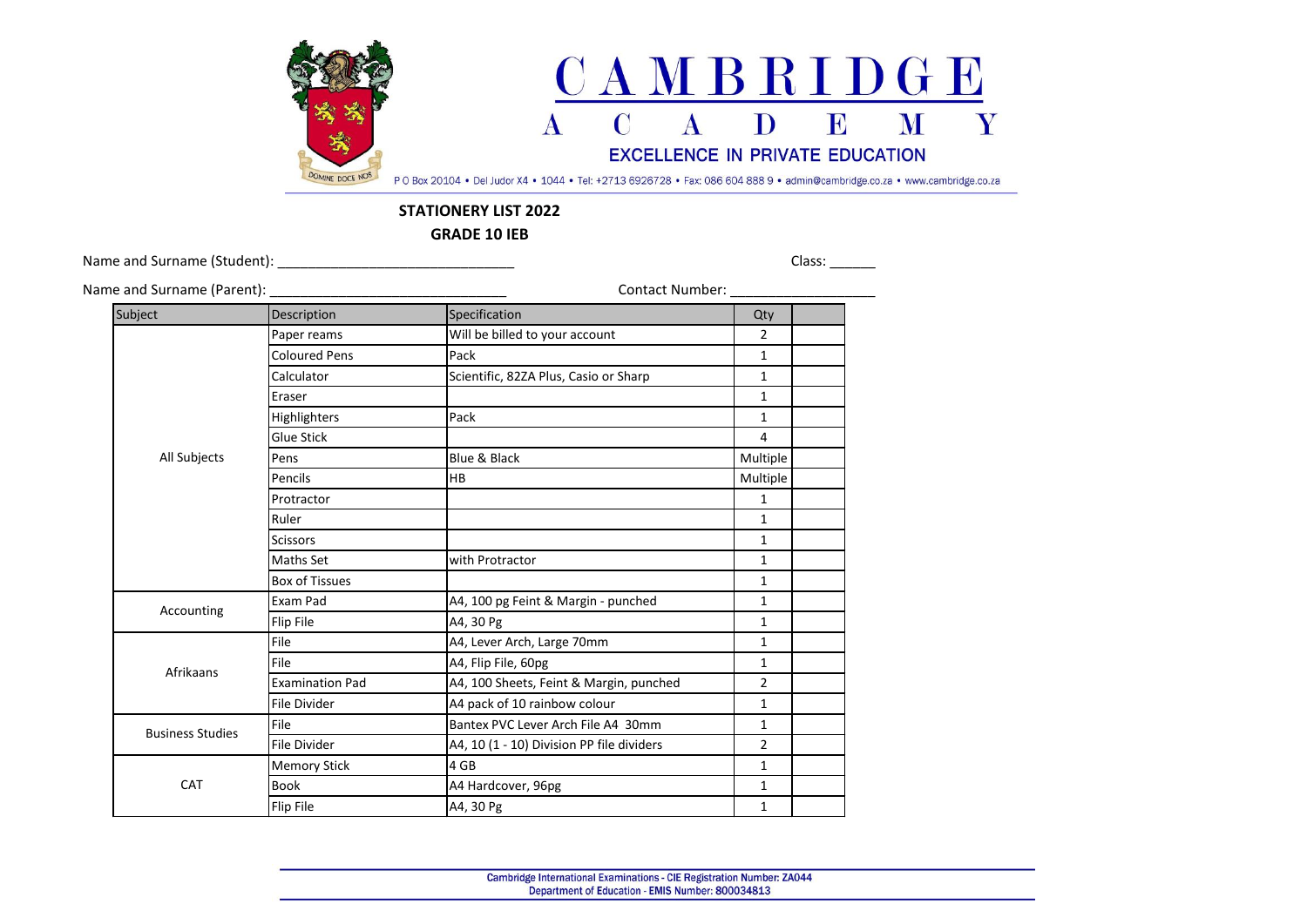

## **STATIONERY LIST 2022 (Continued) GRADE 10 IEB**

| English                 | File                   | A4, Lever Arch, Large                          | 1            |  |
|-------------------------|------------------------|------------------------------------------------|--------------|--|
|                         | File Divider           | A4, pack of 10 (rainbow colours)               | 1            |  |
|                         | <b>Plastic sleeves</b> | A4 pack of 24                                  | 1            |  |
|                         | <b>Examination Pad</b> | A4, 100 Sheets                                 | 2            |  |
| Geography               | <b>Book</b>            | A4, 2 Quire, Fine lined, 192 Pg                | $\mathbf{1}$ |  |
|                         | Exam Pad               | 100 pg                                         | 1            |  |
|                         | Flip File              | 20 pg                                          |              |  |
| Life Orientation        |                        |                                                |              |  |
|                         | none                   |                                                |              |  |
| Life Science            | <b>Book</b>            | A4, Hard Cover, Feint & Margin, 192 Pg         | 1            |  |
| <b>Mathematics</b>      | <b>Book</b>            | A4, Hard Cover, Quad or margin 2 quire, 192 Pg | 2            |  |
|                         | Flip File              | A4, 20 Pg                                      |              |  |
| Maths Lit               | <b>Book</b>            | A4, Hard Cover, Quire/Fine lined, 192 Pg       | 1            |  |
|                         | Calculator             | Casio 99ZA Plus                                | 1            |  |
| <b>Physical Science</b> | Pad                    | Exam Pad, A4                                   | 1            |  |
|                         | File                   | Flip File A4, 10 pg                            | 1            |  |
|                         | Safety goggles         |                                                | 1            |  |
|                         | Coat                   | Lab coat, White                                | $\mathbf{1}$ |  |
|                         | <b>Book</b>            | A4, Excericse book 72 pg                       | 1            |  |
|                         | Stationary             | Mathematical set                               | 1            |  |
|                         | <b>Book</b>            | A4, 3 Quire Notebooks                          | 2            |  |
|                         |                        |                                                |              |  |